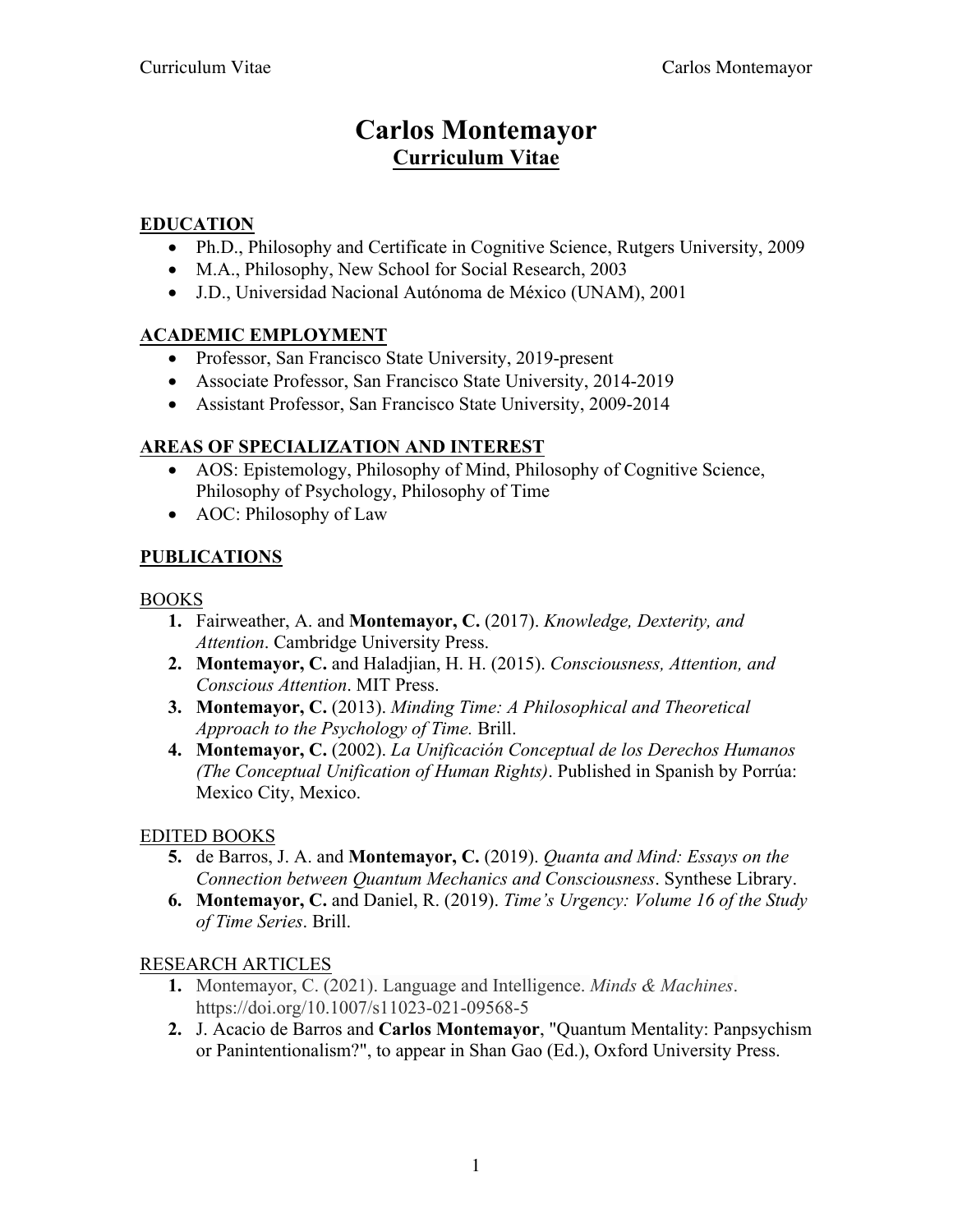- **3.** Wittmann, M. and **Montemayor, C.** (2021). Reinterpreting the Einstein-Bergson Debate Through Contemporary Neuroscience. In A. Campo, S. Gozzano (eds.). *Einstein vs. Bergson: an Enduring Quarrel of Time*. De Gruyter, Berlin.
- **4. Montemayor, C.**, Halpern, J. and Fairweather, A. (2021). In principle obstacles for empathic AI: why we can't replace human empathy in healthcare. *AI & Society*.
- **5. Montemayor, C.** (2021). Attention explains the transition to unlimited associative learning better than consciousness. *Biology & Philosophy*, 36, 20: 1-5.
- **6. Montemayor, C.** (2020). De la consciencia a la consciencia moral. In Kalkach Aparicio, M. and Carrillo Ruiz, J. D. (Eds.). *Neuroética: Una guía multifacética*. (chapter 7.1.). Editorial El Manual Moderno, México.
- **7. Montemayor, C.** and de Barros, J. Acacio (2020). Information and the Hard Problem of Consciousness. In de Barros, J. Acacio, Krause, D. (eds). *A True Polymath: a Tribute to Francisco Antonio Doria*. College Publications, Rickmansworth, UK.
- **8.** Gruber, R. P., **Montemayor, C.,** and Block, R. A. (2020). From Physical Time to a Dualistic Model of Human Time. *Foundations of Science*, 25: 927-954.
- **9.** Mindt, G. and **Montemayor, C.** (2020). A Roadmap for Artificial General Intelligence: Intelligence, Knowledge, and Consciousness. *Mind and Matter*, 18  $(1): 9-37.$
- **10.** Montemayor, C. (2019). On the human uniqueness of the temporal reasoning system. *Behavioral and Brain Sciences,* 42: E266. doi:10.1017/S0140525X19000335
- **11.** J. Acacio de Barros, **C. Montemayor**, S. Klein, and C. Chochran (2019). Henry Stapp and the Orthodox Interpretation. *Activitas Nervosa Superior*, 61 (1–2), pp  $1-5$ .
- **12. Montemayor, C.** (2019). Inferential Integrity and Attention. *Frontiers in Psychology: Consciousness Research*, 10: 2580.
- **13. Montemayor, C.** (2019). Panpsychism and Quantum Mechanics: Explanatory Challenges. In de Barros and Montemayor (eds.) *Quanta and Mind* pp. 151-162.
- **14.** de Barros, J. A. and **Montemayor, C.** (2019). Where Does Quanta Meet Mind? In de Barros and Montemayor (eds.) *Quanta and Mind*, pp. 55-66.
- **15. Montemayor, C.** (2019). Time as an Open Concept: Response to Raji Steineck. In Carlos Montemayor and Robert Daniel (Eds.). *The Study of Time XVI: Time's Urgency*. Brill.
- **16. Montemayor, C.** and Cáceres, E. (2019). Agency and Legal Responsibility: Epistemic and Moral Considerations. *Problema: Anuario de Filosofía y Teoría del Derecho*, 13: 99-127.
- **17. Montemayor, C.** and Haladjian, H. H. (2019). Recurrent processing theory versus global neuronal workspace theory: a comment on 'The relationship between attention and consciousness: an expanded taxonomy and implications for 'no-report' paradigms' by Pitts *et al*. 374, *Philosophical Transactions of the Royal Society B*. <http://doi.org/10.1098/rstb.2018.0517>
- **18. Montemayor, C.**, de Barros, J. A., De Assis, L. P. G. (2019). Implementation, Formalization, and Representation: Challenges for the Integrated Information Theory. *Journal of Consciousness Studies*, 26(1-2): 107-132.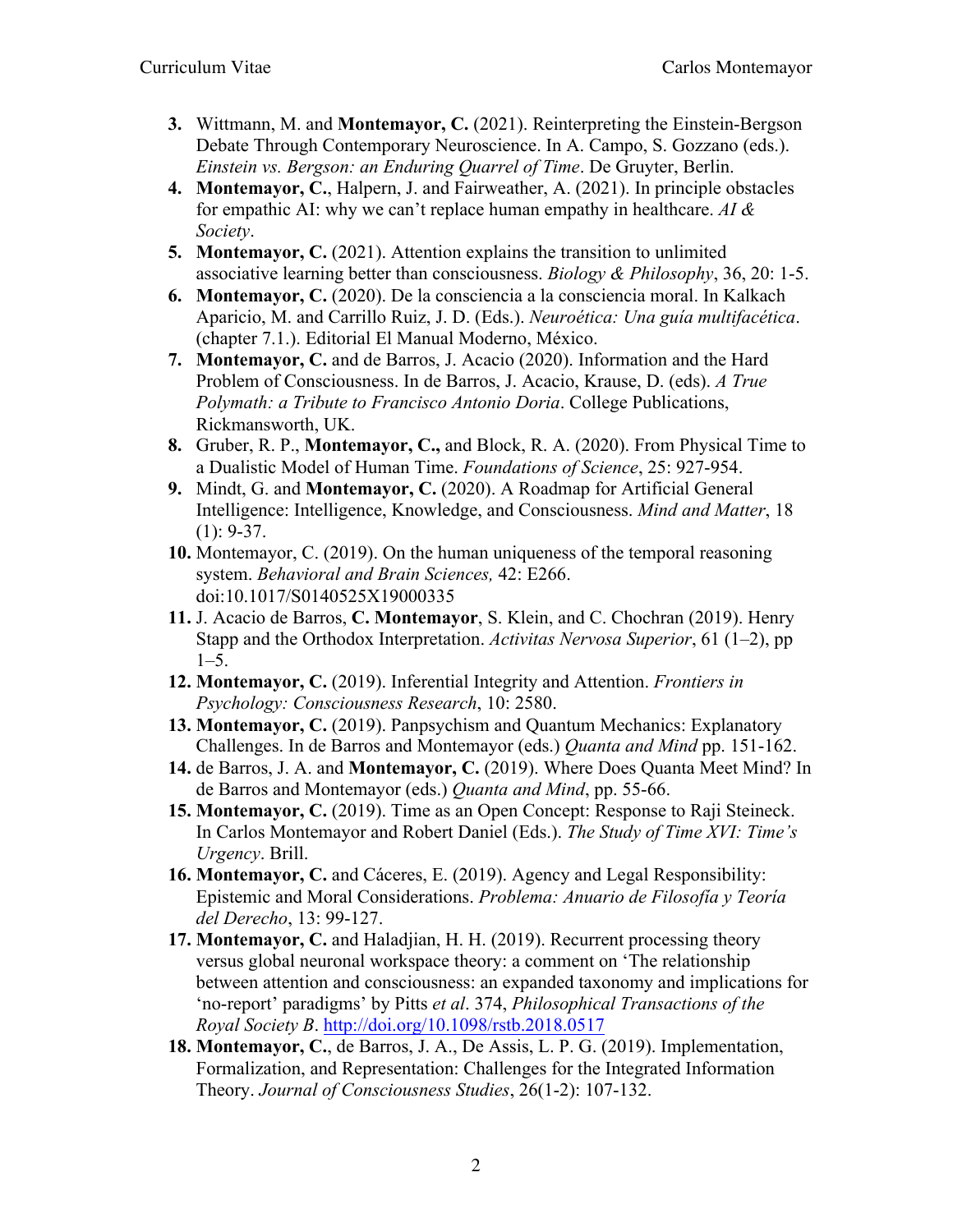- **19. Montemayor, C.** (2019). Early and late time perception: on the narrow scope of the Whorfian hypothesis. *Review of Philosophy and Psychology*, 10(1): 133-154.
- **20. Montemayor, C.** (2018). Reality Monitoring and Autobiographical Memory: Negotiating the Self. *Archives of Psychology*, (2)10.
- 21. Montemayor, C. (2018). Consciousness and Memory: A Transactional Approach. *Essays in Philosophy*, 19(2): article 5.
- **22.** Fairweather, A. and **Montemayor, C.** (2018). Curiosity and Epistemic Achievement. In Inan, Watson, Whitcomb and Yigit (Eds.). *The Moral Psychology of Curiosity*. Rowman and Littlefield: 199-216.
- **23.** Fairweather, A. and **Montemayor, C.** (2018). Virtue Epistemology and Psychology. In Nancy Snow (Ed.). *The Oxford Handbook of Virtue*. New York, NY: Oxford University Press: 820-840.
- **24. Montemayor, C.** and Horne, S. (2017). The Cradle of Humanity: A Psychological and Phenomenological Perspective. *Cosmos and History: The Journal of Natural and Social Philosophy*, 13(3): 54-76.
- **25. Montemayor, C.** (2017). The Problem of the Base and the Nature of Information. *Journal of Consciousness Studies*, 24(9-10): 91-102.
- **26. Montemayor, C.** (2017). Conscious awareness and time perception. *PsyCH Journal,* 6(3): 228-238.
- 27. Montemayor, C. (2017). Time perception and agency: A Dual Model. In Ian Phillips (Ed.). *The Routledge Handbook of Philosophy of Temporal Experience*. New York, NY: Routledge: 201-212.
- **28. Montemayor, C.** and Haladjian, H. H. (2017). Perception and cognition are largely independent, but still affect each other in systematic ways: Arguments from evolution and the consciousness-attention dissociation. *Frontiers in Psychology,* 8(40). Edited by Athanassios Raftopoulos and Gary Lupyan.
- **29.** de Barros, J. A., **Montemayor, C.** and de Assis, L. P. G. (2017). Contextuality in the Integrated Information Theory. In de Barros, J. A., Pothos, E. and Coecke, B. (Eds.). *Quantum Interaction: Lecture Notes in Computer Science (10106)*. Springer International Publishing: 57-70.
- **30.** Haladjian, H. H. and **Montemayor, C.** (2016). Artificial consciousness and the consciousness-attention dissociation. *Consciousness and Cognition*, 45: 210-225.
- **31.** Allen, A. K., Krisst, L. C., **Montemayor, C.** and Morsella, E. (2016). Entry of Involuntary Conscious Contents from Ambiguous Images: Implications for Ironic Processing. *Psychology of Consciousness: Theory, Research, and Practice,* 3(4): 326-337.
- **32. Montemayor, C.** (2016). Commentary on Stapp. In O'Nualláin S. (Ed.). *Dualism, Platonism and Voluntarism: Explorations at the Quantum, Mesoscopic and Symbolic Neural Levels.* Cambridge Scholars Publishing: 193-204.
- **33. Montemayor, C.** (2016). Memory: Epistemic and Phenomenal Traces. In Gross S. and Ostovich, S. (Eds.). *Time and Trace: Multidisciplinary Investigations of Temporality*. Brill: 215-231.
- **34.** Cáceres, E. and **Montemayor, C. (**2016). Pasos Hacia una Naturalización Cognitiva en la Filosofía del Derecho (Steps Towards a Cognitive Naturalization of Legal Philosophy). *Problema: Anuario de Filosofía y Teoría del Derecho*, 10: 137-165.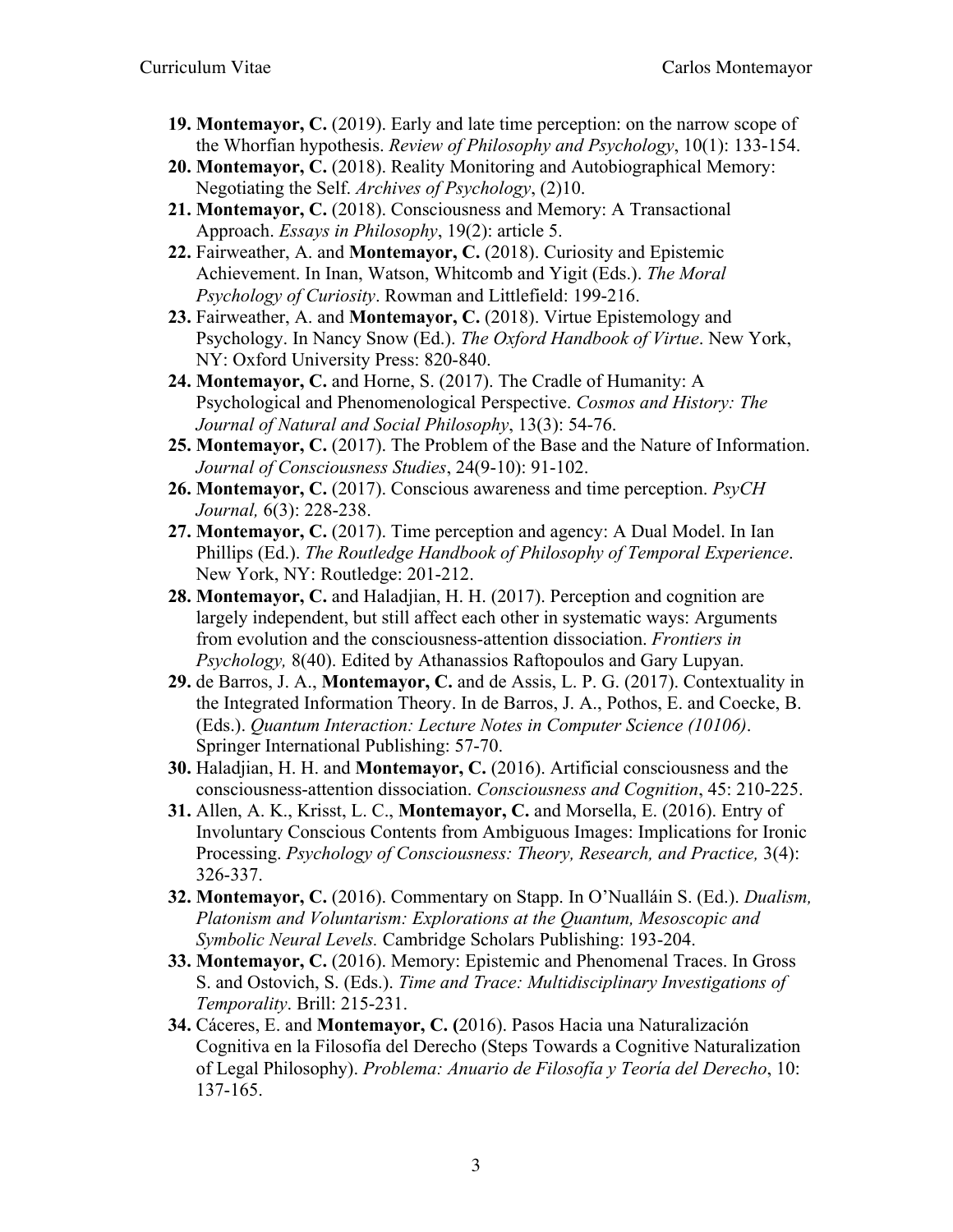- **35. Montemayor, C. (**2015). Measurements and Knowledge of the Mind: On Patrick Suppes' Philosophical Methodology. *Cosmos and History: The Journal of Natural and Social Philosophy*, 11(2): 201-204.
- **36.** Krisst, L. C., **Montemayor, C.** and Morsella, E. (2015). Deconstructing Voluntary Action: Unconscious and Conscious Component Processes. In Haggard, P. and Eitam, B. (Eds.). *The Sense of Agency*. New York: Oxford University Press: 25-62.
- **37. Montemayor, C.** (2015). Models for cognition and emotion: evolutionary and linguistic considerations. *Behavioral and Brain Sciences*, 38: e81, DOI: [http://dx.doi.org/10.1017/S0140525X1400096X.](http://dx.doi.org/10.1017/S0140525X1400096X)
- **38. Montemayor, C.** (2015). Tradeoffs between the accuracy and integrity of autobiographical narrative in memory reconsolidation. *Behavioral and Brain Sciences*, 38: e17, DOI: [http://dx.doi.org/10.1017/S0140525X14000041.](http://dx.doi.org/10.1017/S0140525X14000041)
- **39.** Haladjian, H. H. and **Montemayor, C.** (2015). On the Evolution of Conscious Attention. *Psychonomic Bulletin and Review,* 22(3): 595-613.
- **40. Montemayor, C.** and Wittmann, M. (2014). The Varieties of Presence: Hierarchical Levels of Temporal Integration. *Timing and Time Perception* 2(3): 325-338.
- **41. Montemayor, C.** (2014). Law, Action, and Collective Agency: The Cognitive Integration Approach. In E. Villanueva, (Ed.). *Law and the Philosophy of Action: Social, Political and Legal Philosophy, Volume 3*, Rodopi Philosophical Studies, Brill: 221-245.
- **42. Montemayor, C.** (2014). Success, Minimal Agency and Epistemic Virtue. In A. Fairweather (ed.). *Virtue Epistemology Naturalized: Bridges Between Virtue Epistemology and Philosophy of Science*. Synthese Library 366, Springer: 67-82.
- **43.** Fairweather, A. and **Montemayor, C.** (2014). Inferential Abilities and Common Epistemic Goods. In A. Fairweather (Ed.). *Virtue Epistemology Naturalized: Bridges Between Virtue Epistemology and Philosophy of Science*, Synthese Library 366, Springer: 123-142.
- **44.** Fairweather, A. and **Montemayor, C.** (2014). Epistemic Dexterity: A Ramseyan Account of Agent Based Knowledge. In A. Fairweather and O. Flanagan (eds.), *Naturalizing Epistemic Virtue*. Cambridge University Press: 118-142.
- **45. Montemayor, C.** (2014). Rationality and Reasonableness in Legal Theory. *Problema: Anuario de Filosofía y Teoría del Derecho*, 8: 39-51.
- **46. Montemayor, C.**, Allen, A. K. and Morsella, E. (2013). The seeming stability of the unconscious homunculus. *Sistemi Intelligenti*, 3: 581-600.
- **47.** Haladjian, H. H. and **Montemayor, C.** (2013). Unifying Theories of Consciousness, Attention, and Conscious Attention. In M. Knauff, M. Pauen, N. Sebanz and I. Wachsmuth (eds.). *Proceedings of the 35th Annual Conference of the Cognitive Science Society*, 2470-2475. Austin, TX: Cognitive Science Society.
- **48. Montemayor, C.** (2012). Continuous and Discrete Time: Scientific Possibilities. *Kronoscope,* 12(1): 52-72.
- **49. Montemayor, C.** (2011). Engagement and Universality in Latin American Philosophy. *APA Newsletters: Newsletter on Hispanic/Latino Issues in Philosophy*, 10(2): 7-12.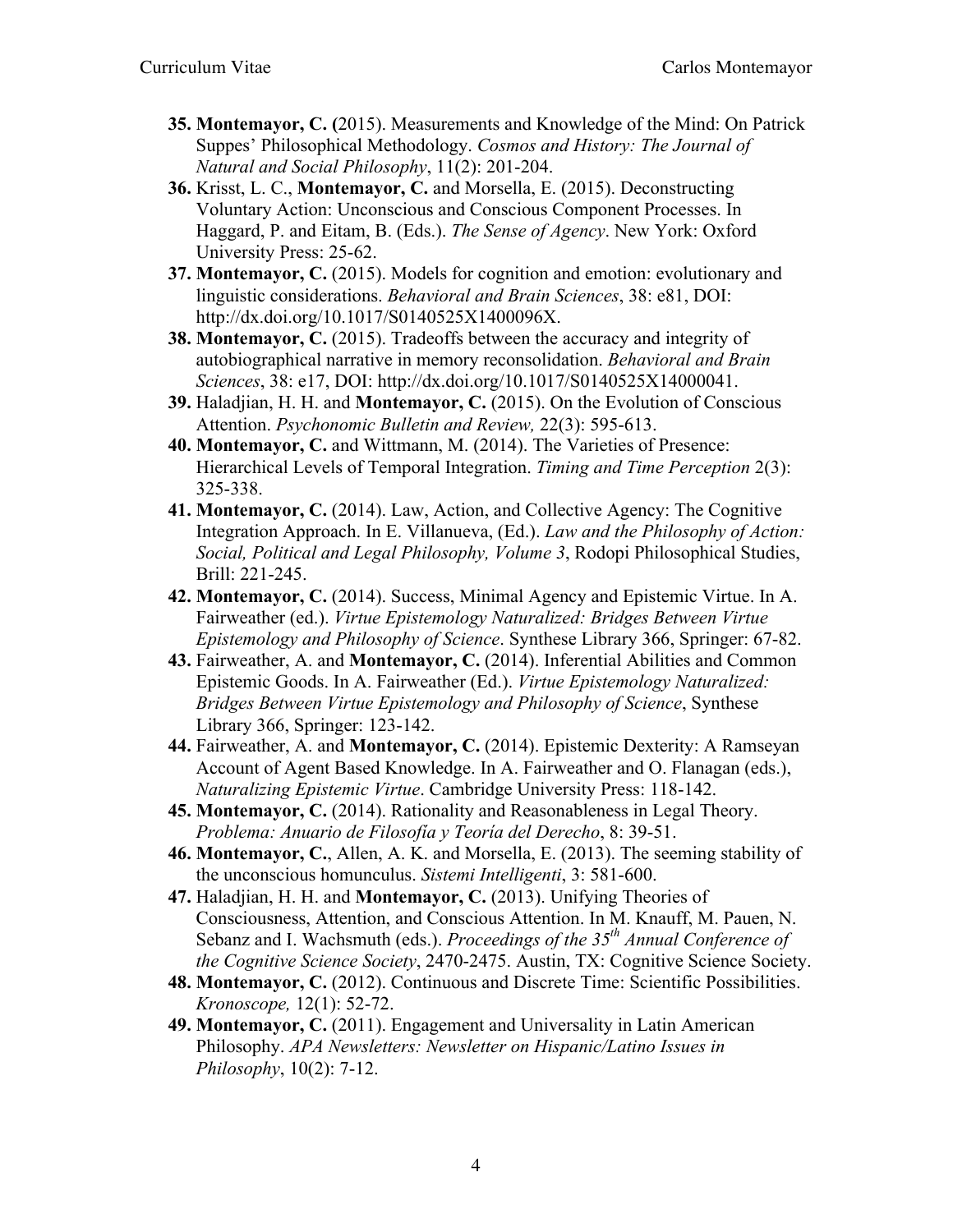- **50.** Morsella, E., **Montemayor, C.**, Hubbard, J., & Zarolia, P. (2010). Conceptual knowledge: Grounded in sensorimotor states, or a disembodied deus ex machina? *Behavioral and Brain Sciences,* 33: 455-456.
- **51.** Morsella, E. and **Montemayor, C.** (2010). ¿Somos conscientes de toda la información que integra nuestro cerebro?: La Teoría de la Interacción Supramodular. *Ciencia Cognitiva,* 4, 44-46.
- **52. Montemayor, C.** (2010). Time: Biological, Intentional and Cultural. In J. A. Parker, P. Harris, and C. Steineck (Eds.). *Time: Limits and Constraints*, Brill, 39- 63.
- **53.** Haladjian, H. H., **Montemayor, C.** and Pylyshyn, Z. W. (2008). Segregating targets and nontargets in depth eliminates inhibition of nontargets in Multiple Object Tracking. *Visual Cognition*, 16(1): 107-110.
- **54. Montemayor, C.** (2008). Moral Innatism and Legal Theory. *Problema: Anuario de Filosofía y Teoría del Derecho*, 2: 407-430.
- **55. Montemayor, C.** and Balci F. (2007). Compositionality in Language and Arithmetic. *Journal of Theoretical and Philosophical Psychology*, 27(1): 53-72.
- **56. Montemayor, C.** and Pylyshyn, Z. W. (2006). Are items encoded into visual short-term memory when they are selected for tracking in MOT? Explorations with simultaneous and sequential cue presentations. [Abstract]. Vision Sciences Society Conference. *Journal of Vision*, 6(6): 778a.
- **57.** Barrena G. and **Montemayor C.** (2001). Incorporación del Derecho Internacional en la Constitución Mexicana (The Incorporation of International Law to the Mexican Constitution). In Valadés D. and Gutierrez Rivas R. (Eds.). *Human Rights, Proceedings of the IV National Congress on Constitutional Law Vol. III*.  $(167-191)$ .

## BOOK REVIEWS

- **1. Montemayor, C.** and Fairweather, A. (2019). Review of *Attention Not Self*. By Jonardon Ganeri. *Comparative Philosophy* (with a response by Jonardon Ganeri).
- **2. Montemayor, C.** (2018). Review of *Philosophy of Time and Perceptual Experience*. By Sean Enda Power. *Notre Dame Philosophical Reviews*.
- **3. Montemayor, C.** (2016). Review of *Why Is There Philosophy of Mathematics At All?* By Ian Hacking. *The Mathematical Intelligencer*, 38(3): (85-90).
- **4. Montemayor, C.** (2016). Review of *Philosophy and Psychology of Time*. By Bruno Mölder, Valtteri Arstila, and Peter Øhrstrøm (Eds.). *Notre Dame Philosophical Reviews*.
- **5. Montemayor, C.** and Winther, R. G. (2015). Review of *Space, Time and Number in the Brain. Searching for the Foundations of Mathematical Thought.* By Stanislas Dehaene and Elizabeth Brannon (Eds.). *The Mathematical Intelligencer*, 37(2): 93-98.

# SPECIAL ISSUES

**1. Montemayor, C.** (ed.). (2019). Special Issue of *Activitas Nervosa Superior: The Journal of Neurocognitive Research*, in honor of Henry Stapp (Co-edited with Acacio de Barros, Christopher Cochran and Stanley Klein).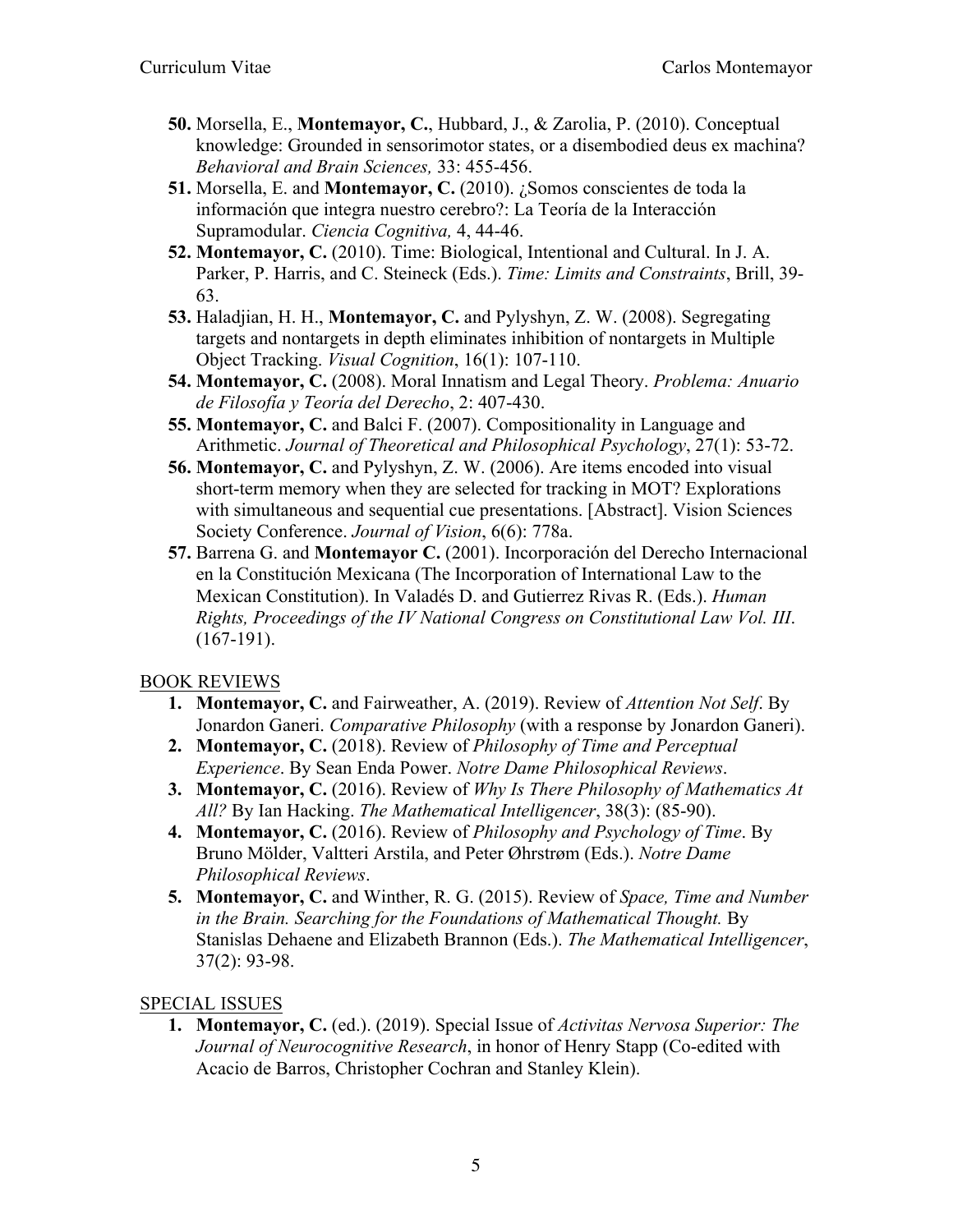**2. Montemayor, C.** (ed.). (2009). Times and Worlds. Special Issue of *Kronoscope*, Brill. Conference in Mexico City, co-organized with Guadalupe Valencia and Julius Thomas Fraser.

# **PUBLIC WRITING**

1. Burnett, **Montemayor**, Warren-Smith, Masson, and Hansen. A Roundtable on COVID-19 and The Attention Economy. *Los Angeles Review of Books*, 06/21/2020. <https://blog.lareviewofbooks.org/essays/roundtable-covid-19> attention-economy/

# **PROFESSIONAL AND CIVIC ACTIVITIES**

- Legal Research Institute, UNAM: Researched, translated for and participated in a conference for the Mexican Constitutional Amendment in August of 2001 concerning Indigenous Rights.
- New School for Social Research: Student Representative (Fall 2002-Spring 2003).
- New School for Social Research: Member of the Editorial Board of the *Graduate Faculty Philosophy Journal* (Spring 2003).
- Rutgers University: Teaching Assistant Representative, Campus Committee for TA/GA Grievances (Fall 2006-Spring 2007).
- Co-organizer (with Fuat Balci, Harry Haladjian and Zenon Pylyshyn) of the Object Group: a discussion group devoted to object based attention and object individuation (2007-2008) (Meetings at Rutgers, CUNY and NYU).
- Member of the *Visual Attention Lab* at the Rutgers University Center for Cognitive Science: Designed and conducted experiments in collaboration with Zenon Pylyshyn and Harry Haladjian (2005-2009).
- Co-organizer of the *Virtual Institute for Phenomenology* in Second Life (Fall 2009).
- Member of the *Action and Consciousness Laboratory* at San Francisco State University's Department of Psychology: Collaborations with Ezequiel Morsella (Fall 2009-present).
- President of the *American Association of Mexican Philosophers* (Fall 2009-Spring 2010).
- Member of the *American Philosophical Association: Committee on Hispanics*  (2011-2014).
- Member of the Editorial Board of *Problema* (Since 2011).
- Co-editor of Special Issue in honor of Henry Stapp, *Activitas Nervosa Superior: The Journal of Neurocognitive Research*.
- Co-editor of the *Study of Time XVI*, published by Brill.
- Council Member of the *International Society of the Study of Time* (2013-2019).
- Faculty Member DISI.
- Member of the Program Committee of the American Philosophical Association, Pacific Division (2021-2024).
- Reviewer for *Activitas Nervosa Superior, Analysis, Bloomsbury, British Journal for the Philosophy of Science, American Catholic Philosophical Quarterly, Analysis and Metaphysics, Behavioural Brain Research, Cognitive*